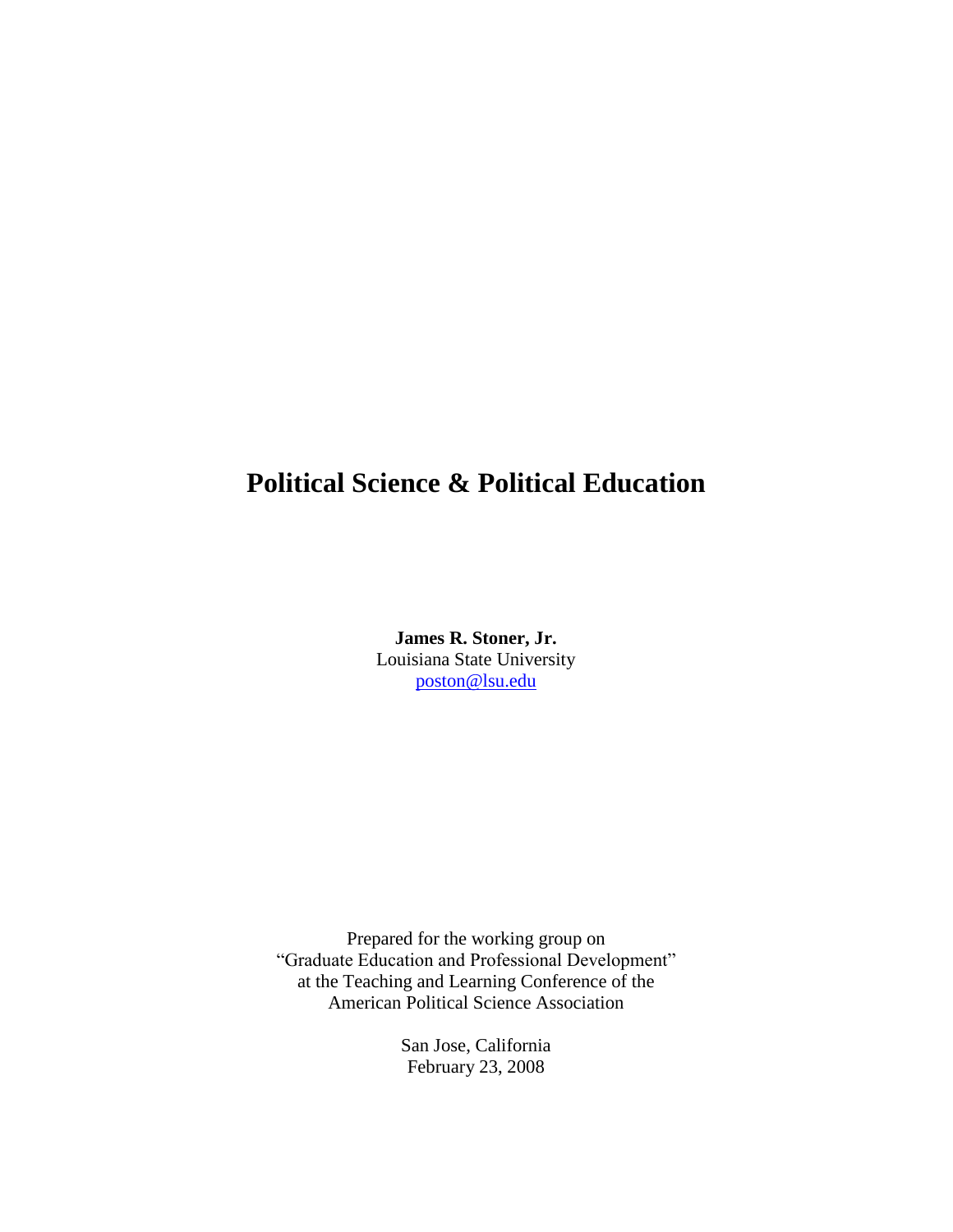## **Political Science & Political Education**

In the spirit of a workshop, for which it is intended, this paper pretends to be nothing more than a preliminary draft. Even then, it is the draft of only a sketch – more an outline for research than a detailed research program, one might say, an attempt to raise a few questions about the shape of the discipline of political science, about what we teach both undergraduates and graduates, and about whether or how we serve the political world we examine. The painters of frescoes call their sketches "cartoons," so I want to assure the reader at the outset that my aim is not to caricature; if anything I write appears cartoonish, it is because I am sketching, rather than mocking. I sketch in part because it is the only way I can survey the whole – though also, I admit, because of my ignorance of the color and the texture of all the parts.

Here is the problem with which I began, or rather the problems, for there are several. First, political science as a discipline lives on the fault line between the "two cultures" in the academy, the sciences and the humanities; although one might allege the same for social science as a whole, political scientists receive funding from and play an active role in both the National Science Foundation and the National Endowment for the Humanities. After some evidence of rapprochement between science and the humanities in the 1980s, hardly anyone doubts that the sciences today are in the ascendancy.<sup>1</sup> I have never heard it claimed that progress in political science bears any responsibility for the return of scientific prestige – the rapid pace of technological innovation, the mapping of the human genome with its promise of medical advances, the emergence of neuroscience and evolutionary biology, and even the return of free-market economics are more likely candidates –but scientific methodology in political science probably benefits by affinity. The "perestroika" movement in political science is in part a response to this situation, I think, but maybe also a way of saving face.

The second problem, related to the first, is what I see as a growing divide between graduate training in political science and undergraduate instruction. In part this relates to the divide between research and teaching that characterizes every academic discipline; learning the basics in a well-established science is thought to be akin to laying a foundation, which, if soundly placed, can be built upon and not revisited by those responsible for raising up the superstructure. In part the undergraduate-graduate divide reflects the trend towards specialization that disciplines achieve as they mature; we still allow our undergraduates to be generalists, if only so that they can decide what specialty to choose, but a researcher eschews specialization at his peril. In part, the divide reflects the prestige of science just alluded to, in combination with the pressures of professionalism: mastery of ever-more-sophisticated techniques distinguishes the expert from the amateur. If the expert's knowledge is genuine, this is something to be desired,

<sup>&</sup>lt;sup>1</sup> C.P. Snow, *The Two Cultures*, intro. by Stefan Collini (Cambridge: Cambridge University Press, 1998; orig. 1959); William T. Bluhm, Margaret G. Hermann, Walter F. Murphy, John S. Nelson, Lucian W. Pye, APSA's NEH Liaison Committee, "Political Science and the Humanities: A Report to the American Political Science Association," *PS* 18 (1985): 247-59.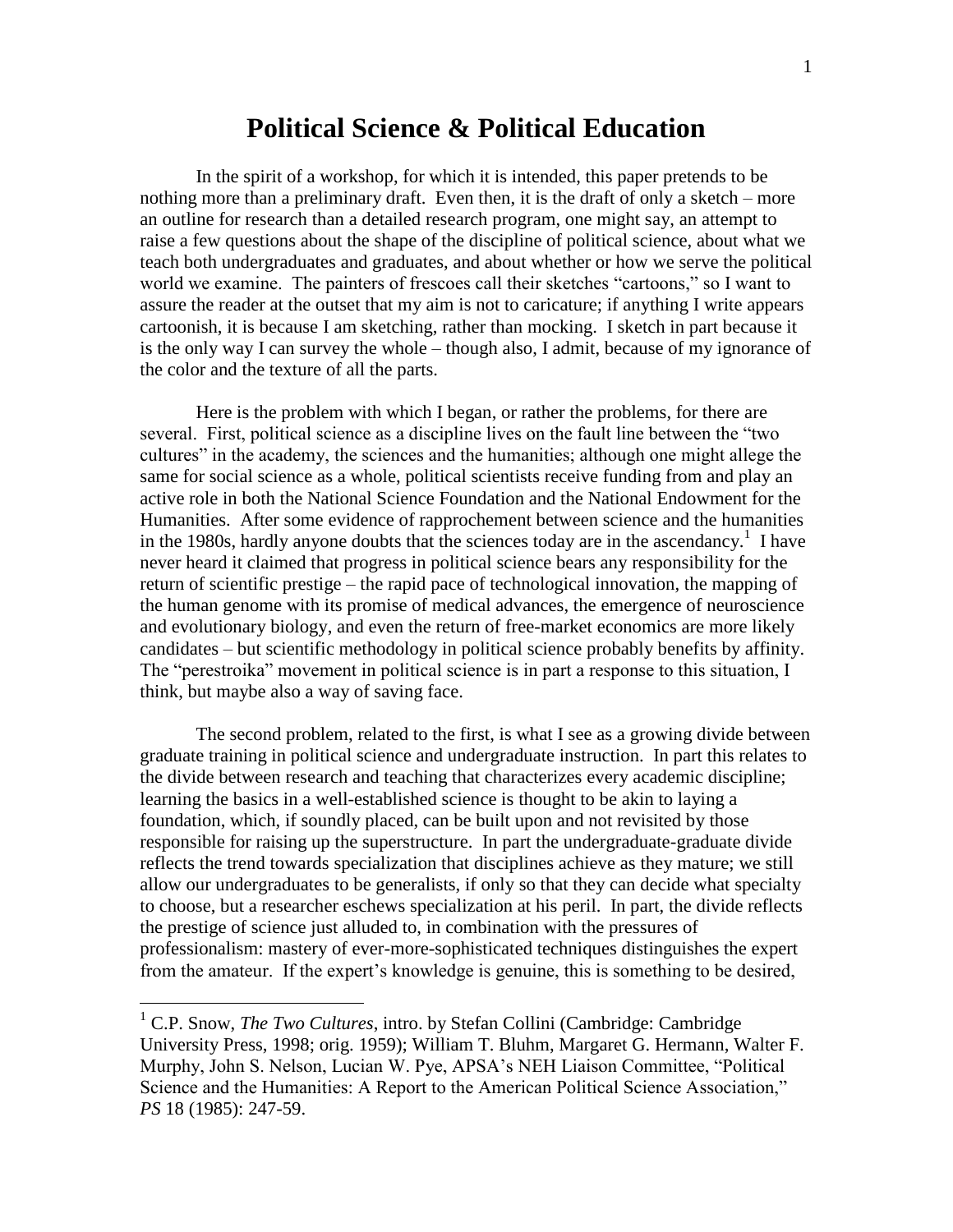not avoided –who would want a surgeon who disdained laparoscopy, for example? – though it still raises the question, evident in the "hard" sciences as well, how to translate expert knowledge into laymen's terms, or in other words, how to teach undergraduates. If the layman doubts the expert's knowledge, he suspects the technique marks a privilege, not a tool.

A third problem concerns the reliance in political science upon the fact/value distinction. Although critiques of the distinction are well known and even widely accepted, the distinction itself has proven remarkably resilient and remains the basis for much political science today. On the one hand, political scientists now acknowledge that their terms of analysis are not value-free or neutral, and they readily admit that their own political values influence the research questions that they ask, but as long as they don't fudge the data, they don't think this calls into question the scientific character of their enterprise. They rely, I think, on their moral and political consensus as liberal democrats or as believers in human rights, sustained by a pragmatic view of the enterprise of science: after all, if the natural scientists can remain agnostic about metaphysics, content to ask "how?" not "what?" or "why?", surely political science can teach us something useful without having to commit on first principles. On the other hand, there is something about that distinction that captures a reality in political life. What others – members of other parties, of other countries, of other cultures, of other faiths – hold to be good and noble and just is often impervious to our influence even when we appeal only to reason: others' values are to us brute facts. Thus, while it may be true that in principle what we call "values" are subject to revision and rethinking in the light of rational argument, that is, that they embody knowledge, not only attitude or opinion, because most people don't look around or listen, most values in practice are not going to be reviewed or rethought. Modern identity politics makes a virtue of this necessity and further erodes the one core of values it is not thought intolerant to attack, namely, classical rationalism. Meanwhile science hums along, studying opinion and attitudes and much else, accepting its own activity as merely valued by those who are interested.

A fourth problem concerns widespread frustration with American democracy from within, contempt for the cynicism that seems endemic to both political parties and a yearning for a more authentic democratic life. To be sure, this has spurred no known revolutionary movement; we might even laugh at the thought, so sure we are that "the system" is so stable and the discontent so chronic that no consequences will follow, at least so long as the economy maintains sufficiently widespread well-being in our society and the costs of war at the margins can be absorbed. The "culture wars" generate lots of noise, but in practice both sides live more similarly to one another than they say; political candidates tap public hopes but inevitably are constrained in what they can actually change once in office. Abroad the differences matter, to be sure, so perhaps it is no  $accident - it$  is certainly a matter of no small moment – that differences on foreign policy reflect and affect the way we project what we think democracy is or ought to be to the rest of the world. But Americans, while often enough eager as individuals to move throughout the world, as a people seem to want the world to simply leave us alone. And this, too, conforms to the scientific side of our discipline's research program: We can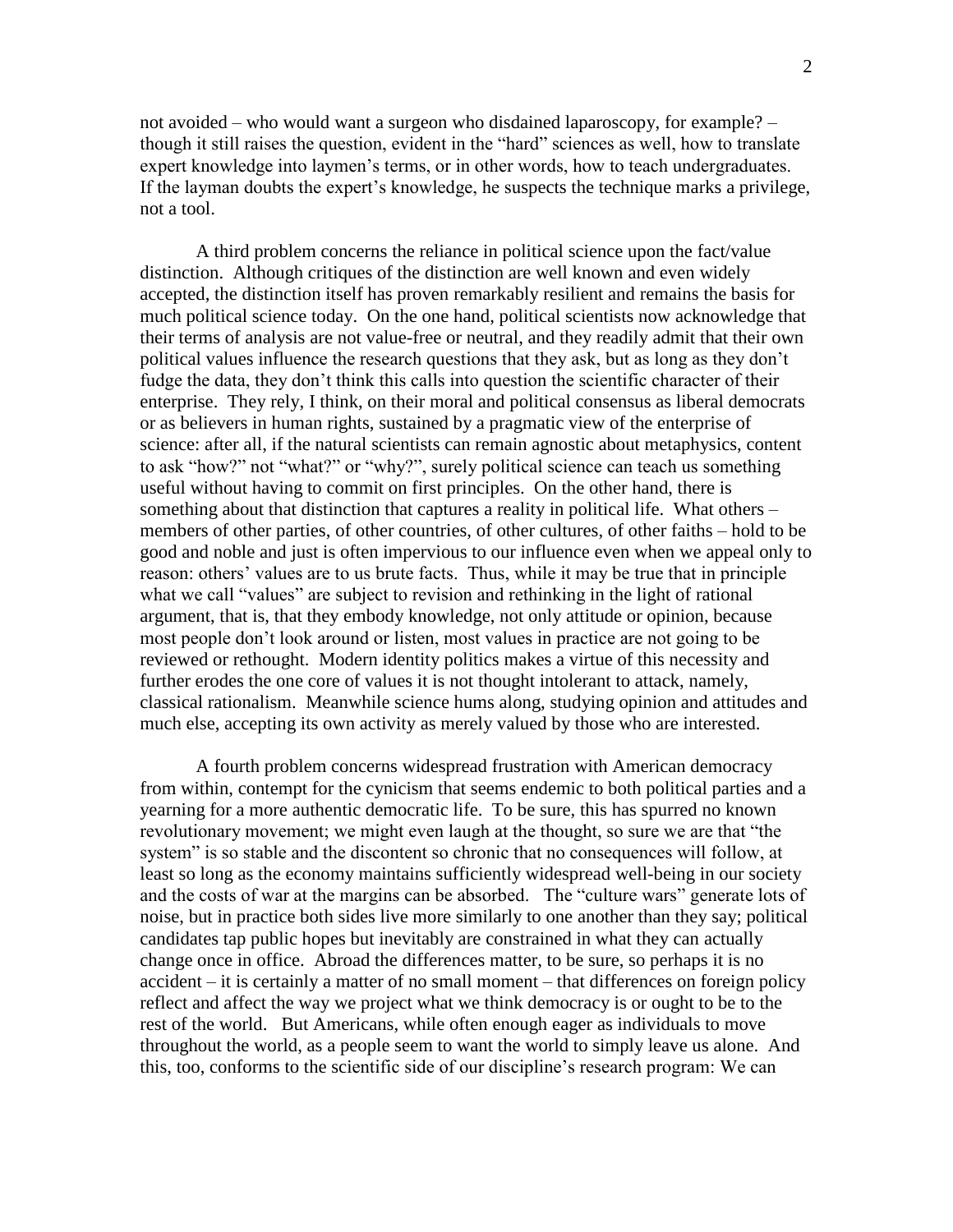watch and measure what is happening, with neither turn-of-the-century optimism nor Cold War gloom.

Since I am merely sketching, I am not ready to say whether these four problems or concerns all have a single root cause; though all have in some way or another to do with the hegemony of modern science, some are purely intellectual, others more political. What I do want to suggest is that they all concern the relation of political science to political education. By "political education" I mean the way in which a society passes along to the next generation the knowledge needed to govern; in America, political education means how we as a society prepare ourselves for self-government. The hypothesis I want to suggest comes from Aristotle's *Politics* (1337a15): the character of education corresponds to the character of the regime. The notion of regime, which as *politeia* or polity was the central concept of Aristotelian political science, has been revived in modern American political science and is again recognizable: a regime is a pattern of ordering political life, defining who rules and to what end or purpose. Aristotle applied the term to the pattern of rule in the city or *polis*, but modern usage is less restrictive. Cities still have patterns of "who governs," but so do states, even large ones, and even abstract systems, such as the world economy. Without ignoring Aristotle's preference for the smaller *polis*, the community where every citizen who mattered could know every other, or at least someone who knew those he didn't, I will use the term for now in its modern sense.

Let me propose, then, that political education corresponds to the regime and thus that political science, which aims to inform political education, corresponds to the regime as well. At one level this might seem trivial: Who doubts that American political science today is guided in the questions it asks and even the methods it adopts by our country being a liberal democracy? But I mean to add nuance by reference to the sound observation by scholars of American political development that our liberal or constitutional democracy has progressed through a series of regimes, registering changes in our institutions and political practices as well as change in the dominant players in political life. Let me characterize the succession of regimes as follows: republicanism, democracy, progressivism, pluralism. My hypothesis, then, is that political education and therewith political science have changed along with the regime. Moreover, I am going to suggest that in the United States, since we continue to live in accord with a Constitution written in 1787 and with a political tradition that, for all its changes, is continuous since 1776 when independence from Great Britain was declared, the coming of a new regime has never replaced the previous one, only added to it; awkward as it is to articulate, it is not misleading to say we live in pluralist progressive democratic republic. This means, I suppose, that we have a mixed regime  $-$  but that's hardly a surprise in the context of an Aristotelian analytic. If this is so, we ought to expect our political science to reflect it, and it would make sense to endorse a congruent political education.

What would development of political education look like if it paralleled the stepby-step development of the regime? As a model, consider the parallel development of the American press. In the republican era, the patrician-led parties subsidized friendly papers in the major cities; with the advent of universal (white male) suffrage came the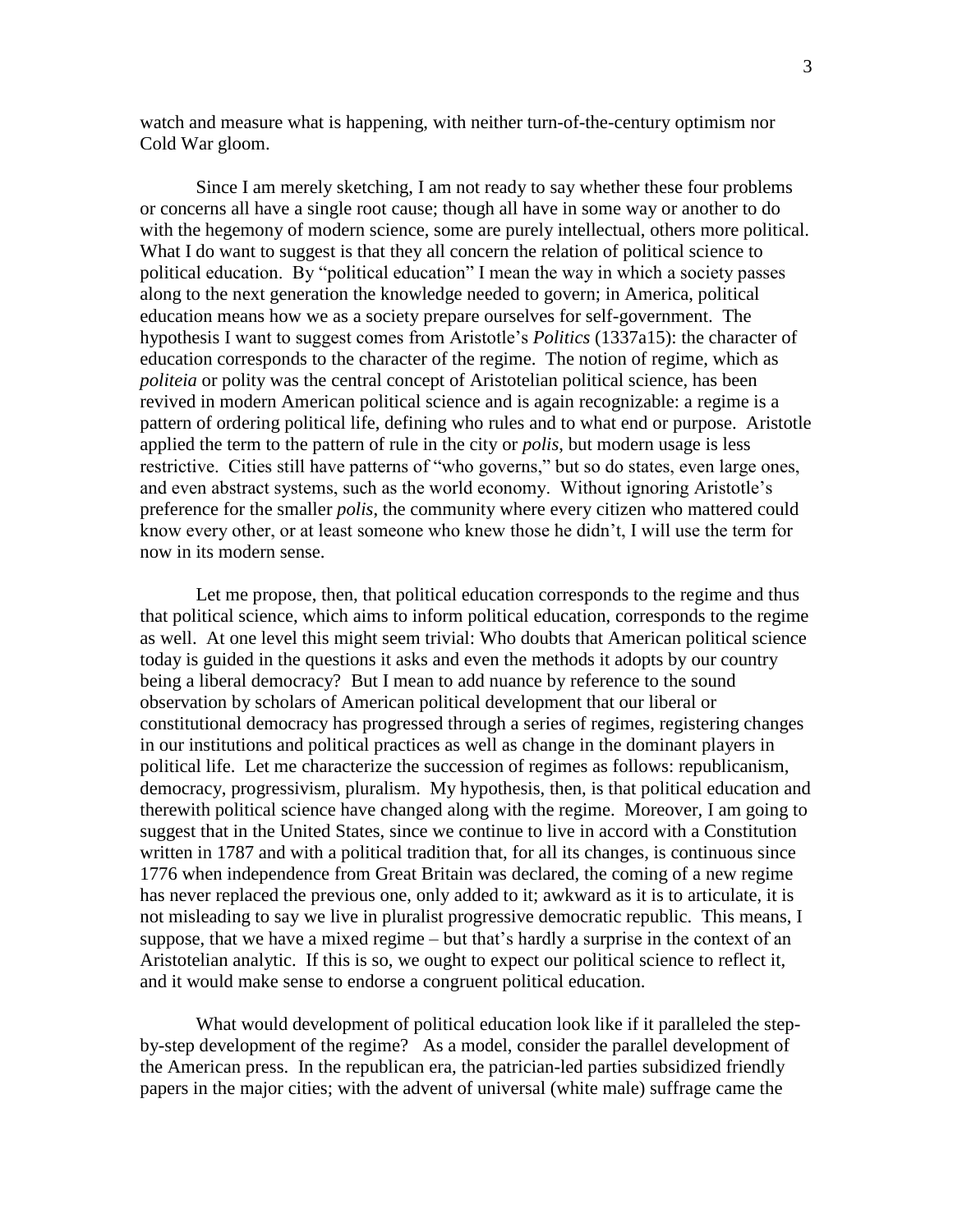"penny press," profitable enterprises that generally avoided partisan affiliation though their editorial pages followed their owners' call. The standard of professional objectivity among reporters at papers that had become institutions in their own right typified the Progressive Era, while the age of pluralism added numerous competing sources of news and saw professional objectivity challenged, though not abandoned. If this account is accurate, calling the press the "fourth estate" is corroborated: to vary with the regime is in a way to be a part of it.

Can the same be said of political education? A fascinating history dissertation from the 1930s revised and published with the American Political Science Association suggests the possibility.<sup>2</sup> In colonial days through the years of the early republic, political education appeared chiefly as a branch of moral philosophy or ethics, including some analysis of institutions and, in the late eighteenth century and early nineteenth, study of political economy as well. The moral-philosophical bent of this study is apparent in the disputation topics recorded in the records of Harvard, Yale, and other early schools; here are some topics, with years indicated:

"Is it lawful to sell Africans?" (1724) "Is it lawful to resist the supreme magistrate, if the commonwealth cannot otherwise be preserved?" (1743) "Is civil government absolutely necessary for men?" (1758) "Are the people the sole judges of their rights and liberties?" $(1769)$ "Is capital punishment as effective in deterring men from crime, as sentence to hard labor for life?" $(1769)$ "Whether Congress ought to have more power and authority?" (1783) "Whether juries are a real benefit to the state?" $(1786)$ "Whether Christianity has proved of advantage to civil government?" (1788) "Whether moral wrong is ever a political good?" (1789) "Ought the poor to be supported by  $law$ ?" (1813) "Ought foreign immigration to be encouraged?" (1813) "Would a division of the Union be beneficial?"  $(1814)^3$ 

With the exception of the first – answered, by the way, in the negative, long before any organized movement for abolition appeared –many of the topics sound perennial, and few of them would be amenable today to methods more modern than philosophical analysis.

In his account of the emergence of democracy in Jacksonian America, Alexis de Tocqueville says very little about American colleges or the political education they offered. Instead, the democrats he depicts learn politics by participating in politics, developing habits of citizenship and subscribing to the doctrine of self-interest properly

<sup>2</sup> Anna Haddow, *Political Science in American Colleges and Universities, 1636-1900* New York: D. Appleton-Century Company, 1939).

 $3$  *Ibid.*, pp. 34-35, 103, 105. The 1743 disputation was Samuel Adams', argued in the affirmative, as was the 1758 topic that belonged to John Adams.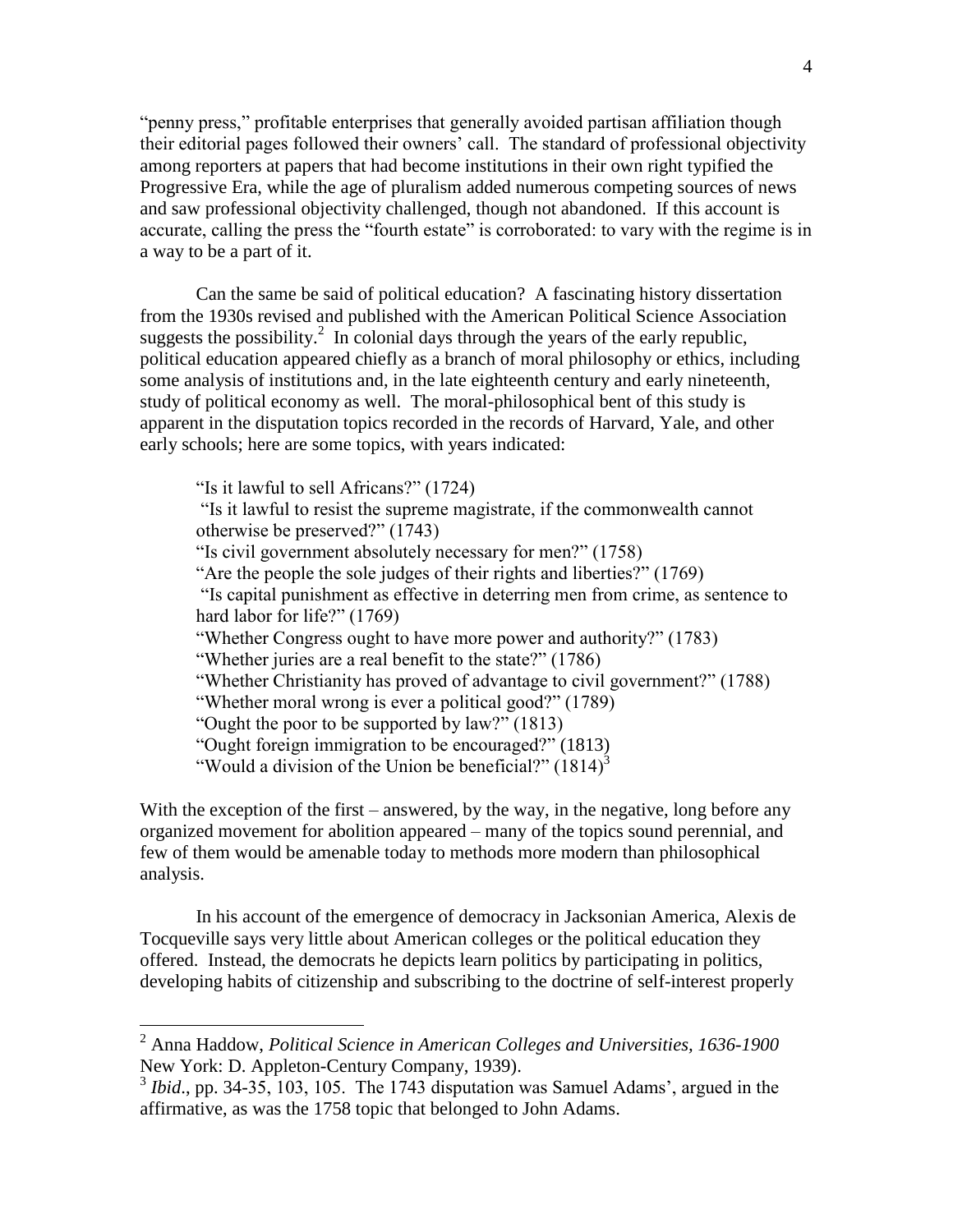understood. Tocqueville knows that some teaching takes place even among the unschooled; he calls juries the free schools of democracy well aware that juries are instructed from the bench as they go about their deliberations. Still, his emphasis again and again in the book is on political institutions and the formation of democratic citizens through democratic activity. He has heard of and perhaps saw the emerging public schools, but does not treat them as the cradle of citizenship. He is aware of the role of religion in America, too, and considers it crucial to moral formation, especially of women, but he attributes to religion political constraint, not political education. Such is the extreme point reached by liberty and equality in the young United States that learning politics has to be done under the authority of no man but the individual, whose formation by institutions goes practically unnoticed by himself.<sup>4</sup>

The Progressives restored the importance of schooling to political education; indeed, this movement sought to transform and indeed to build the apparatus of the American state, while organizing and centralizing many institutions of civil society. Influenced throughout by European learning, sometimes British, often German, the Progressives made the study of public administration central to political knowledge. Confident that scientific management could more efficiently and more honestly address social needs than the old regime of courts and parties, much less the chaos of the market, they organized many of the institutions and practices that constitute our world today: the research university with its Ph.D. degree, scholarly journals for the dissemination of research findings, national professional associations for academic disciplines responsible for setting goals and standards,<sup>5</sup> analysis of public policy, and much more. Indeed, the notion that political science is an academic profession charged in a special way with the education of citizens and public servants is a Progressive ideal.

The behavioral revolution in political science belongs, then, to the era of American pluralism, what we still call the "postwar" era. This is hardly a surprise, except that the scientific character of behaviorist studies, precisely insofar as it imitates the natural sciences, suggests a distance, even a difference in kind, between the object studied and the researcher and so makes the simultaneous emergence of a certain form of democracy and a certain way of studying democracy appear coincidental, not linked. As new groups become active in politics, it makes a certain sense that they need a neutral vocabulary through which to understand their interactions with one another, and with which to measure and assess one another's political strength; seen from another perspective, the resort to objective analysis appears as a way of avoiding sympathetic understanding and the hard task of seeing things through others' eyes, sharing their

<sup>4</sup> Tocqueville, *Democracy in America*, tr. Harvey Mansfield and Delba Winthrop (Chicago: University of Chicago Press, 2000), esp. vol. I, part 2, ch. 8-9, and vol. II, pt. 1.  $<sup>5</sup>$  See, for an important example, William Munro, "Report of the Committee on Policy of</sup> the American Political Science Association: Appendix VII: Instruction in Political Science in Colleges and Universities," *American Political Science Review* 24 (1930): 127-45. See also Harold M. Dorr et al., *Goals for Political Science: Report of the Committee for the Advancement of Teaching, American Political Science Association* (New York: William Sloane Associates, Inc., 1951).